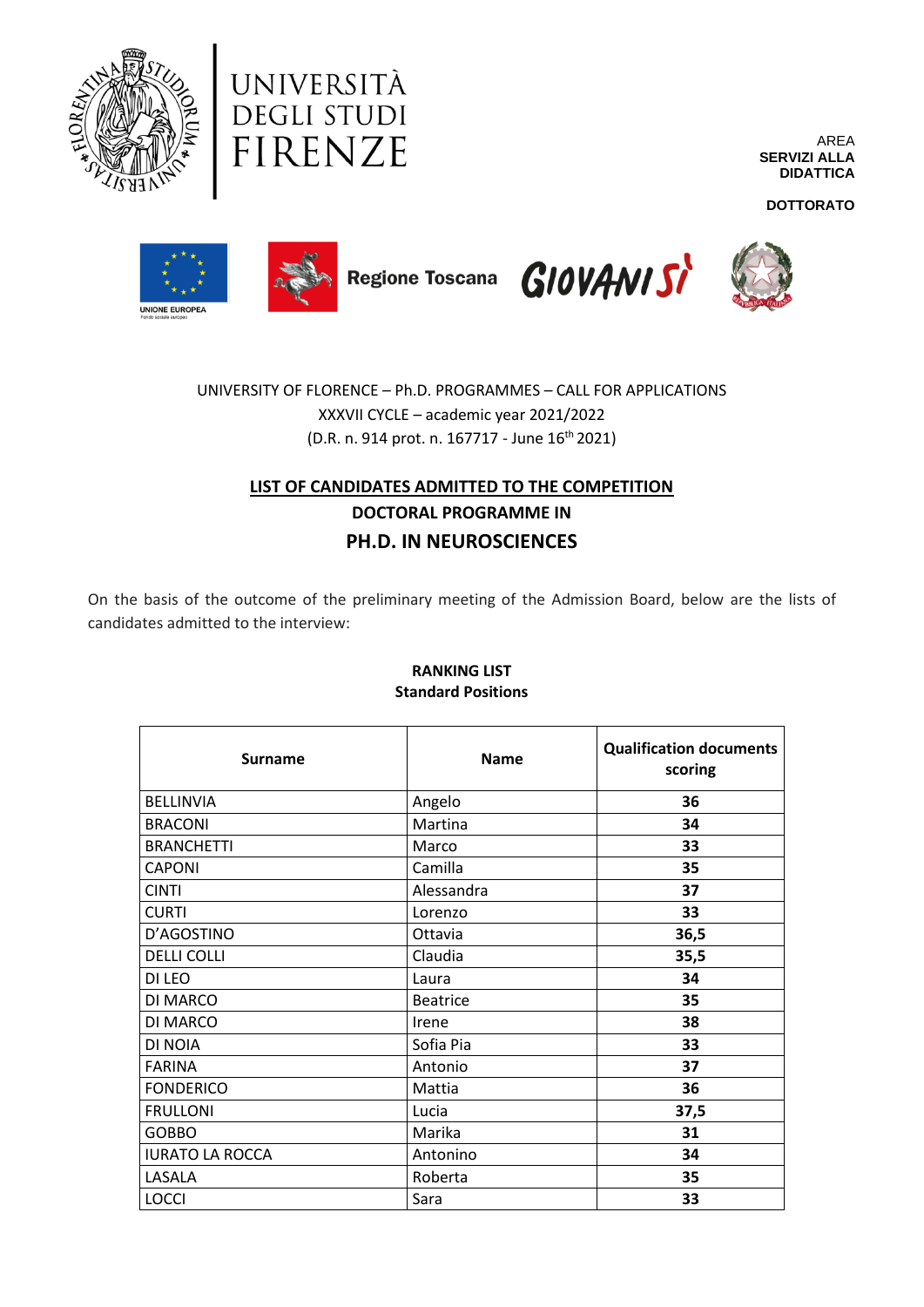| <b>LOSSO</b>                   | Lorenzo       | 36   |
|--------------------------------|---------------|------|
| LUCHERINI BARGELLINI ANGELETTI | Lorenzo       | 31   |
| <b>MAINIERO</b>                | Francesco     | 30   |
| <b>MILANO</b>                  | Chiara        | 36   |
| <b>MOSCHINI</b>                | Valentina     | 30   |
| <b>NAPOLI</b>                  | Debora        | 33   |
| <b>NICOLOSI</b>                | Cristina      | 33   |
| <b>OLIVIERIO</b>               | Leandro       | 40   |
| <b>PACINI</b>                  | <b>Bianca</b> | 33   |
| <b>PALLA</b>                   | Giulia        | 32   |
| <b>PARACIANI</b>               | Camilla       | 34,5 |
| <b>ROSSI</b>                   | Eleonora      | 34   |
| SANTALMASI                     | Clara         | 36   |
| <b>SCARLATTI</b>               | Arianna       | 38   |
| SESSO                          | Gianluca      | 35   |
| <b>SPITONI</b>                 | Silvia        | 35   |
| <b>VICINI</b>                  | Giulio        | 33   |

### **RANKING LIST**

### **Regione Toscana Borse Pegaso 2021**

"Non invasive neuromodulation for central fatigue treatment, on earth and in space"

| <b>Surname</b> | <b>Name</b> | Qualification documents  <br>scoring |
|----------------|-------------|--------------------------------------|
| <b>BENELLI</b> | Alberto     | 36                                   |

### **RANKING LIST**

### **Regione Toscana Borse Pegaso 2021**

"New diagnostic approaches in morhological and functional evaluation of visual system in patients with glaucomatous opticopathy undergoing therapy via intraocular medical devices"

| <b>Surname</b>  | <b>Name</b>   | Qualification<br>documents scoring |
|-----------------|---------------|------------------------------------|
| DI LEO          | Laura         | 34                                 |
| <b>OLIVERIO</b> | Leandro       | 40                                 |
| <b>PACINI</b>   | <b>Bianca</b> | 33                                 |
| <b>VICINI</b>   | Giulio        | 33                                 |

# **RANKING LIST**

## **Regione Toscana Borse Pegaso 2021**

"Automated analysis of neonatal and infant behaviour: development of low-cost biomarkers for early detection of neurodevelopmental disorders in Low and Middle Income Countries"

| <b>Surname</b> | <b>Name</b> | <b>Qualification</b><br>documents scoring |
|----------------|-------------|-------------------------------------------|
| <b>DI NOIA</b> | Sofia Pia   | 33                                        |